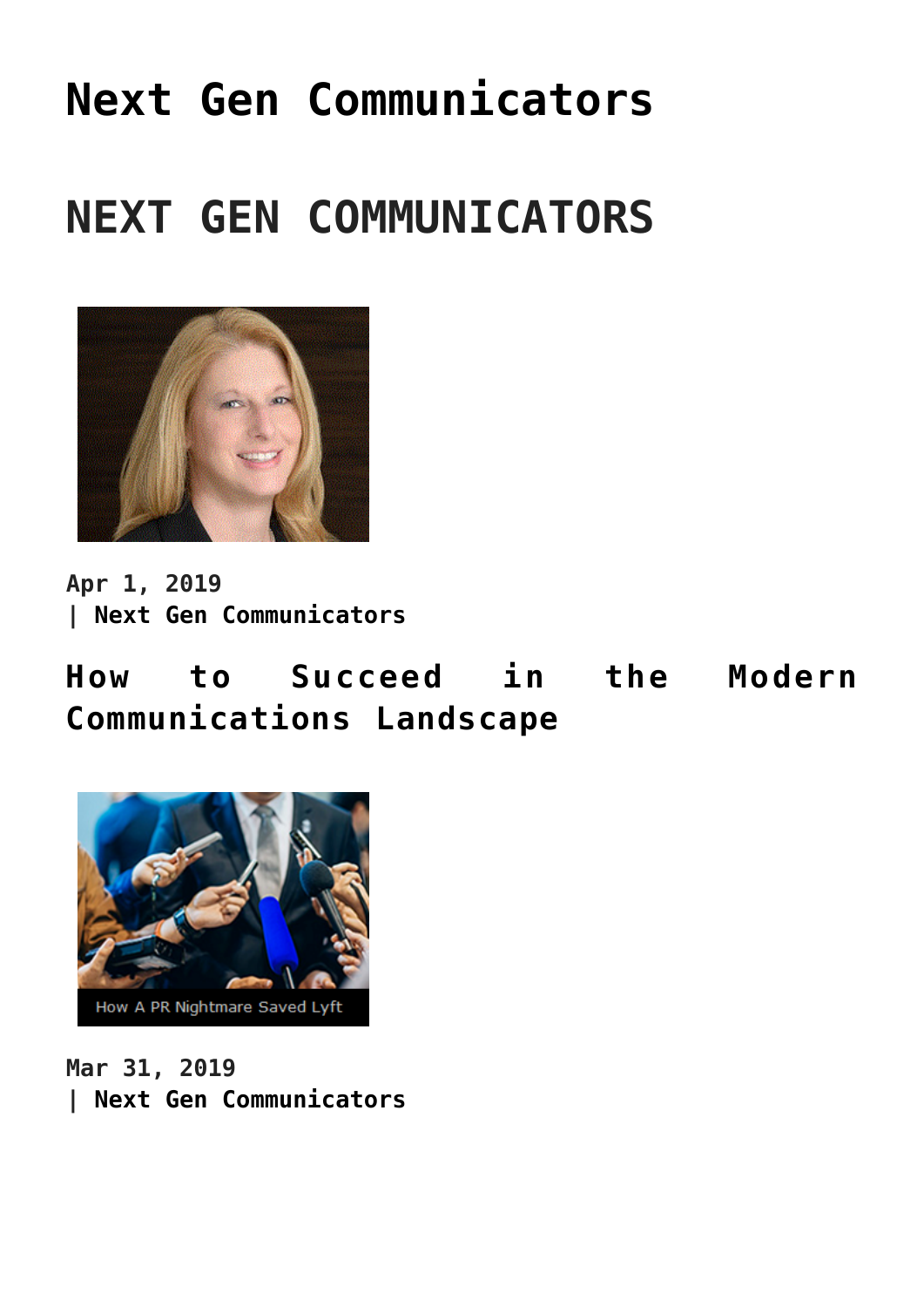### **[How A PR Nightmare Saved Lyft](https://www.commpro.biz/how-a-pr-nightmare-saved-lyft/)**



**Mar 27, 2019 | [Next Gen Communicators](https://www.commpro.biz/./next-gen-communicators/)**

**[Is Attribution the Next AVE? \(Webcast On-](https://www.commpro.biz/is-attribution-the-next-ave/)[Demand\)](https://www.commpro.biz/is-attribution-the-next-ave/)**



**Mar 27, 2019 | [Next Gen Communicators](https://www.commpro.biz/./next-gen-communicators/)**

**[Media Measurement: Quality Over Quantity](https://www.commpro.biz/media-measurement-quality-over-quantity/)**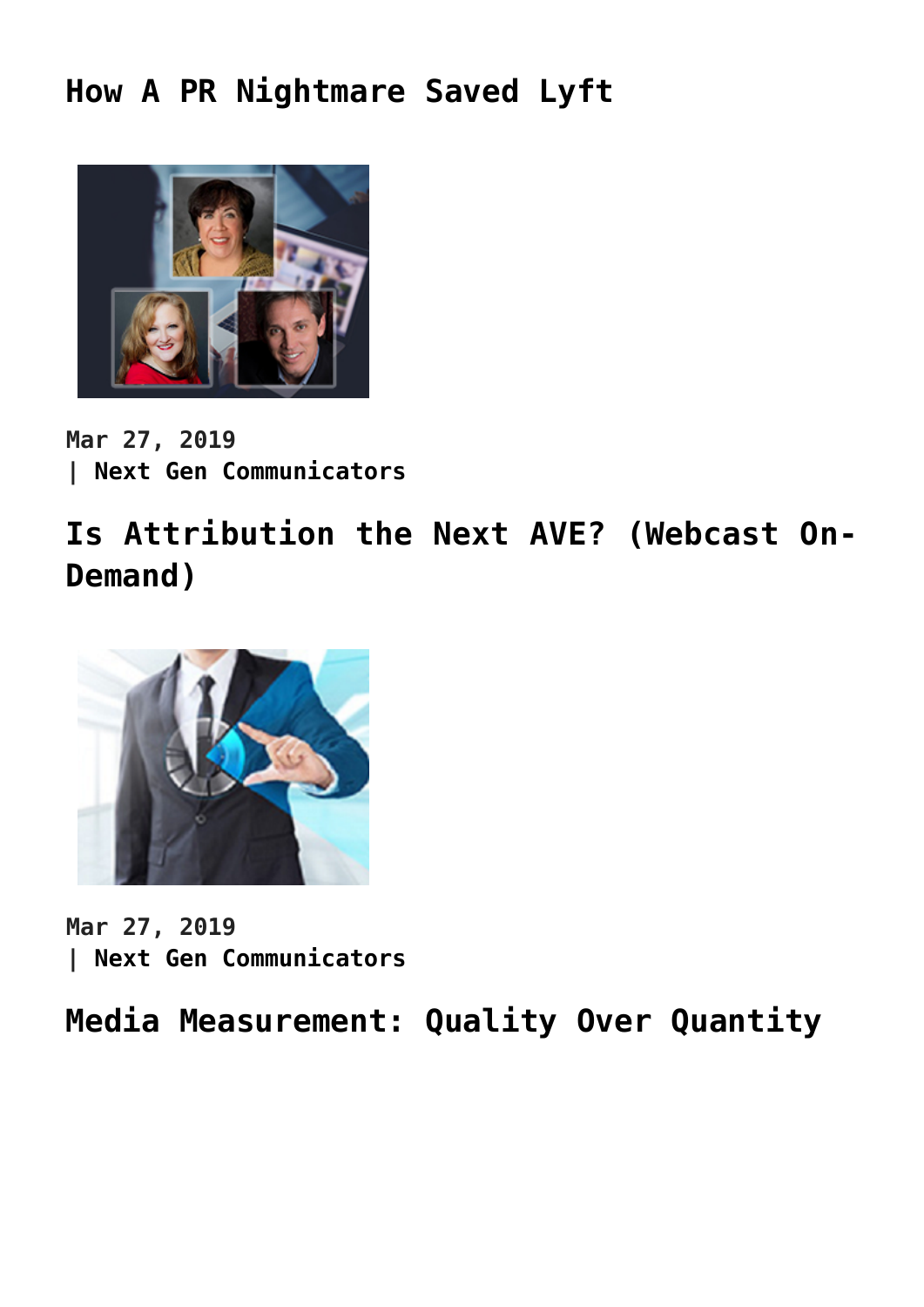

**Mar 14, 2019 | [Next Gen Communicators](https://www.commpro.biz/./next-gen-communicators/)**

**[How to Create Mutually Beneficial](https://www.commpro.biz/how-to-create-mutually-beneficial-relationships-with-the-media/) [Relationships with the Media](https://www.commpro.biz/how-to-create-mutually-beneficial-relationships-with-the-media/)**



**Mar 5, 2019 | [Next Gen Communicators](https://www.commpro.biz/./next-gen-communicators/)**

**[How A Leading Children's Hospital Used a](https://www.commpro.biz/how-a-leading-childrens-hospital-used-a-4-step-issue-management-framework-to-gauge-the-severity-of-a-crisis/) [4-Step Issue Management Framework to](https://www.commpro.biz/how-a-leading-childrens-hospital-used-a-4-step-issue-management-framework-to-gauge-the-severity-of-a-crisis/) [Gauge the Severity of a Crisis](https://www.commpro.biz/how-a-leading-childrens-hospital-used-a-4-step-issue-management-framework-to-gauge-the-severity-of-a-crisis/)**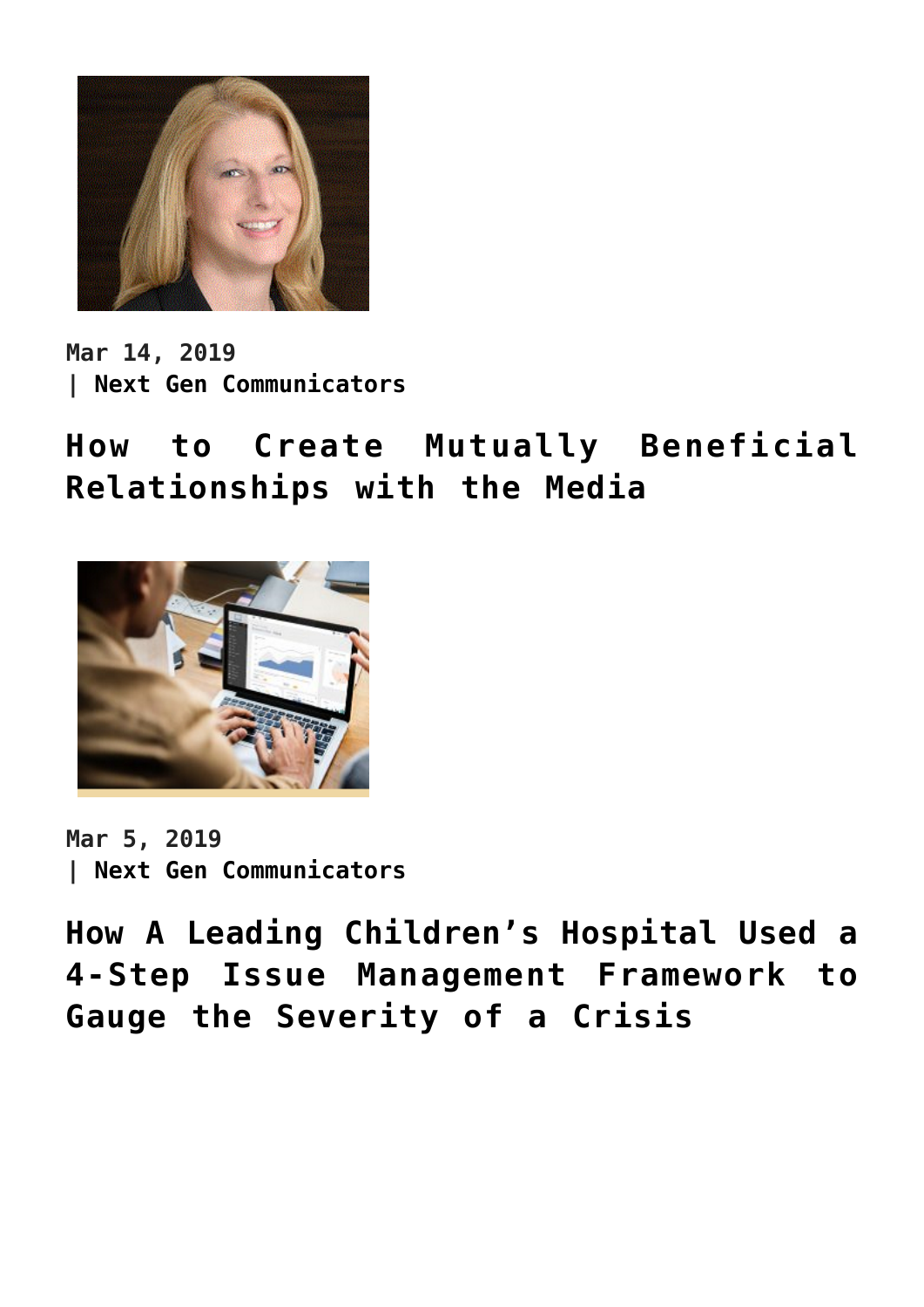

**Feb 28, 2019 | [Events,](https://www.commpro.biz/./events/) [Next Gen Communicators](https://www.commpro.biz/./next-gen-communicators/)**

**[Communicators as Brand Value Creators](https://www.commpro.biz/communicators-as-brand-value-creators/) [\(On-Demand Recording\)](https://www.commpro.biz/communicators-as-brand-value-creators/)**



**Feb 28, 2019 | [Next Gen Communicators](https://www.commpro.biz/./next-gen-communicators/)**

**[The Communications Command Center: Five](https://www.commpro.biz/the-communications-command-center-five-key-metrics-every-cco-needs/) [Key Metrics Every CCO Needs](https://www.commpro.biz/the-communications-command-center-five-key-metrics-every-cco-needs/)**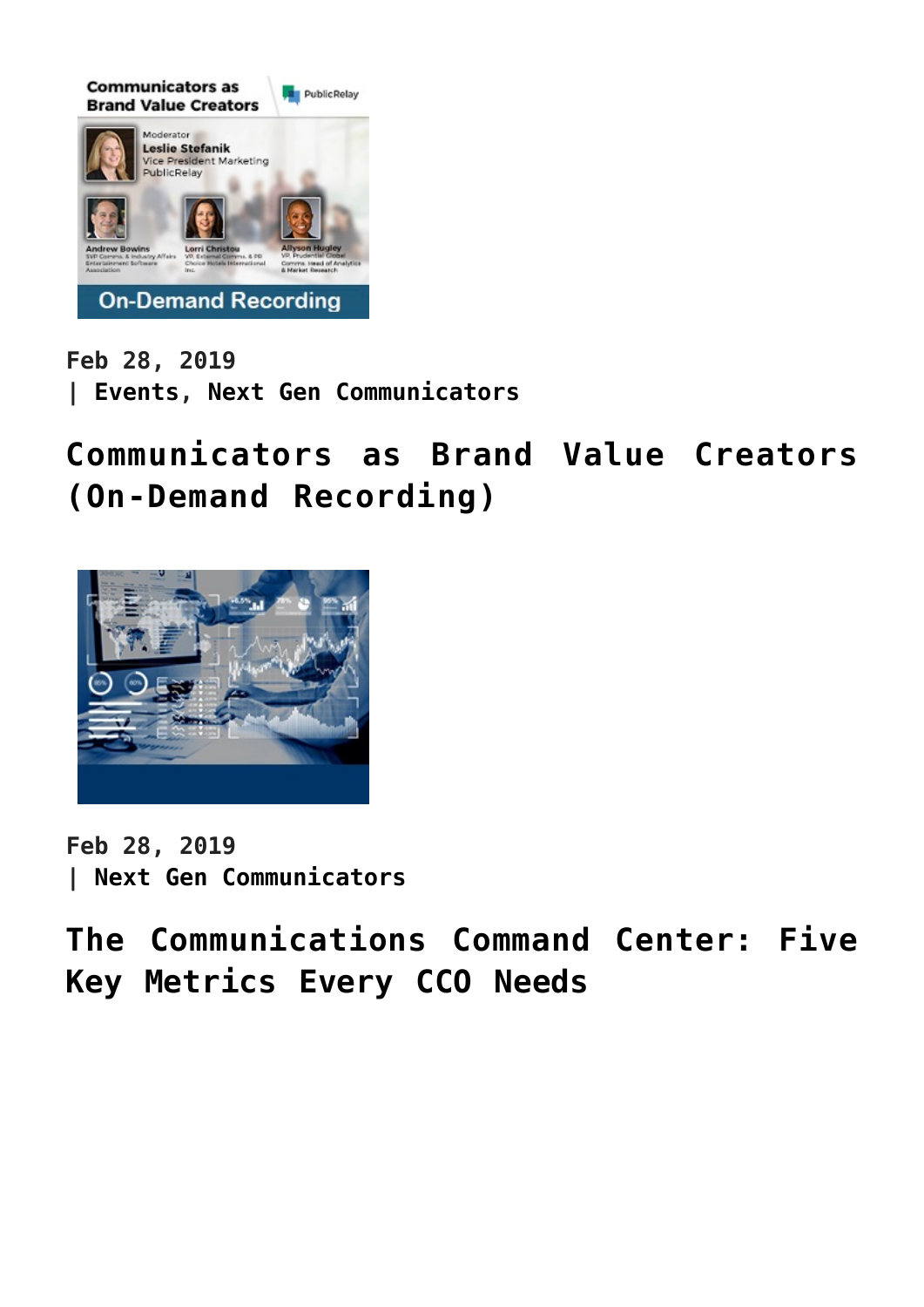

**Feb 13, 2019 | [Next Gen Communicators](https://www.commpro.biz/./next-gen-communicators/)**

### **[Measuring Purpose](https://www.commpro.biz/measuring-purpose/)**





**Feb 5, 2019 | [Next Gen Communicators](https://www.commpro.biz/./next-gen-communicators/)**

## **[How to Track Policy Issues in the Media](https://www.commpro.biz/how-to-track-policy-issues-in-the-media/)**

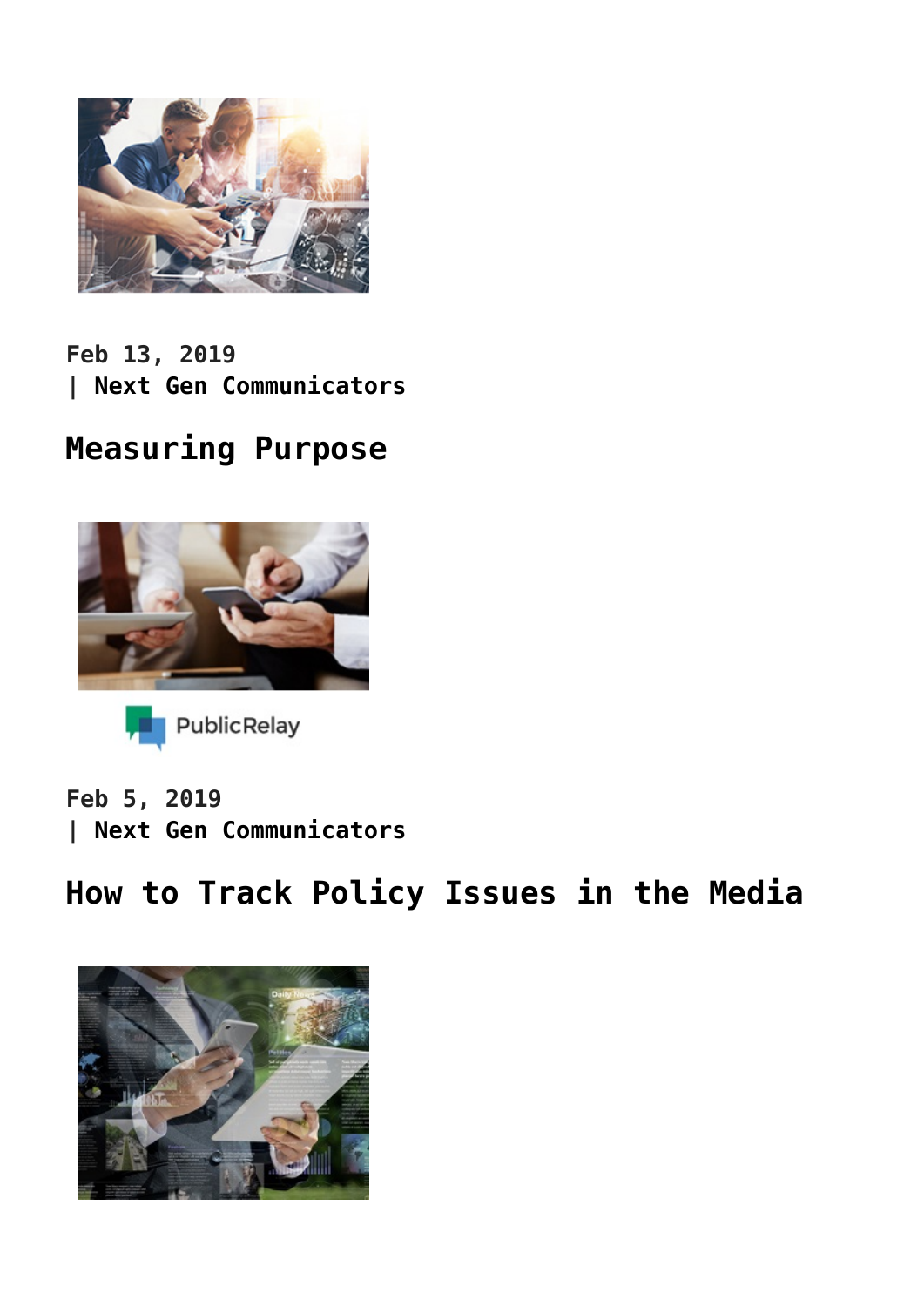**Jan 24, 2019 | [Next Gen Communicators](https://www.commpro.biz/./next-gen-communicators/)**

# **[\[Infographic\] 5 Key Skills for Next-Gen](https://www.commpro.biz/infographic-5-key-skills-for-next-gen-communicators/) [Communicators](https://www.commpro.biz/infographic-5-key-skills-for-next-gen-communicators/)**



**Jan 23, 2019 | [Next Gen Communicators](https://www.commpro.biz/./next-gen-communicators/)**

### **[Measure Media Relations for Outcomes, Not](https://www.commpro.biz/measure-media-relations-for-outcomes-not-outputs/) [Outputs](https://www.commpro.biz/measure-media-relations-for-outcomes-not-outputs/)**

- $-1$
- $-2$  $-2$
- $-3$  $-3$
- …
- [8](https://www.commpro.biz/next-gen-communicators/?fl_builderpage/8/&fl_builder)
- [Next »](https://www.commpro.biz/next-gen-communicators/?fl_builderpage/2/&fl_builder)

| <b>Executive Briefing Email</b> |  |  |
|---------------------------------|--|--|
|---------------------------------|--|--|

| Email $*$             |  |  |
|-----------------------|--|--|
| Constant Contact Use. |  |  |
| SUBSCRIBE             |  |  |